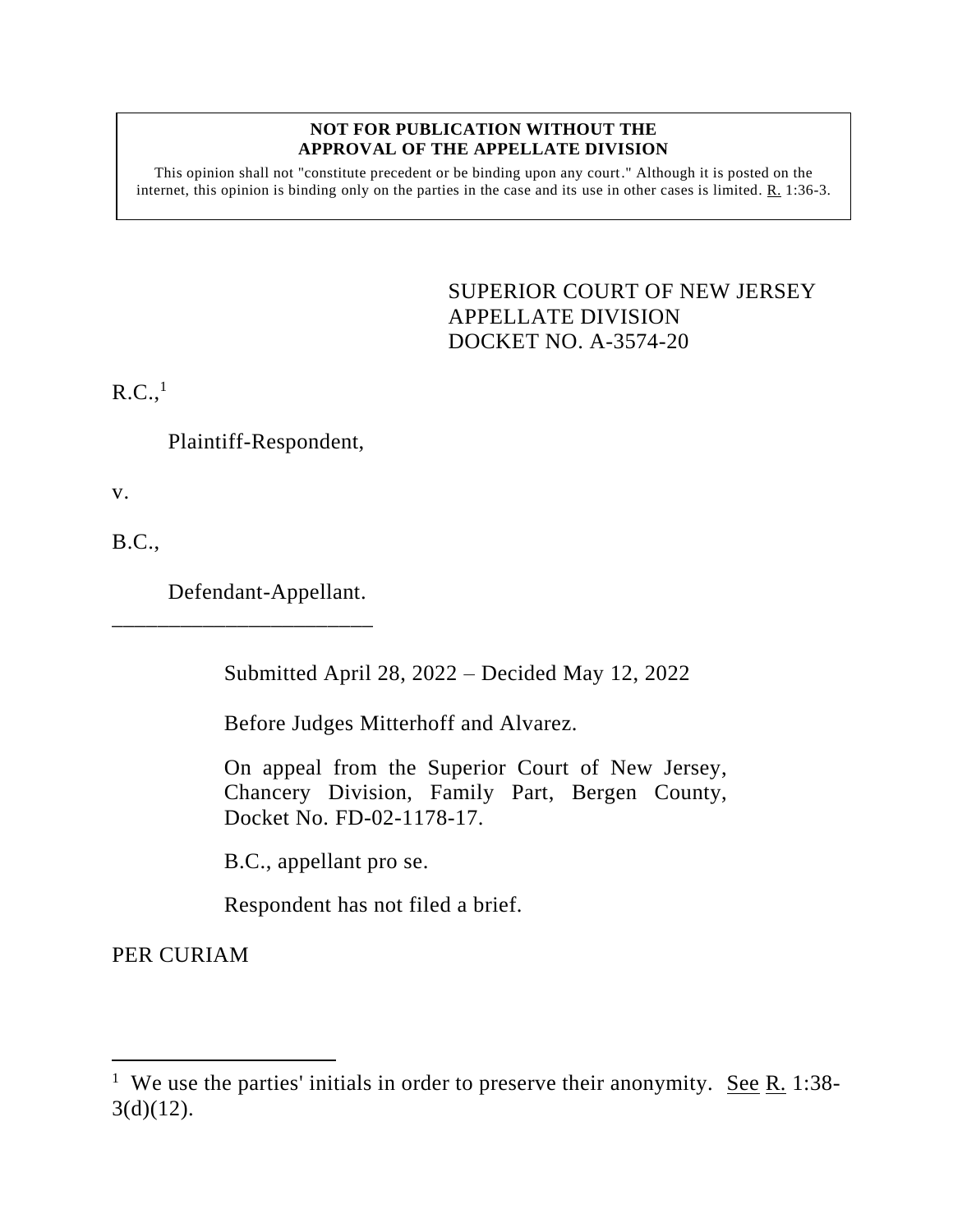Defendant, B.C., appeals from an August 3, 2021, Family Part order denying his motion for modification of the current parenting time schedule, and for downward modification of his support obligation for two children in plaintiff R.C.'s custody. The court granted plaintiff's cross-motion for enforcement of the order but denied her request for counsel fees. For the reasons stated by the judge, we affirm.

The hearing was conducted via Zoom. While the judge was rendering her decision, defendant repeatedly interrupted, as he had throughout the proceeding, despite being asked not to do so. The judge then muted defendant's speaker.

Although not entirely clear from the record, it appears an order suspending defendant's parenting time contingent upon a psychiatric evaluation was entered in an earlier Department of Child Protection and Permanency proceeding involving the family, which defendant has appealed. The appeal was pending when this matter was heard. For that reason, the judge dismissed the parenting time aspect of the application in compliance with Rule 2:9-1(a).

The parties entered into a child support agreement in 2017 that was subsequently incorporated into a court order. The implementation of an automatic cost of living increase (COLA) added \$27 in additional support to defendant's \$400 weekly obligation. The judge rejected defendant's argument

2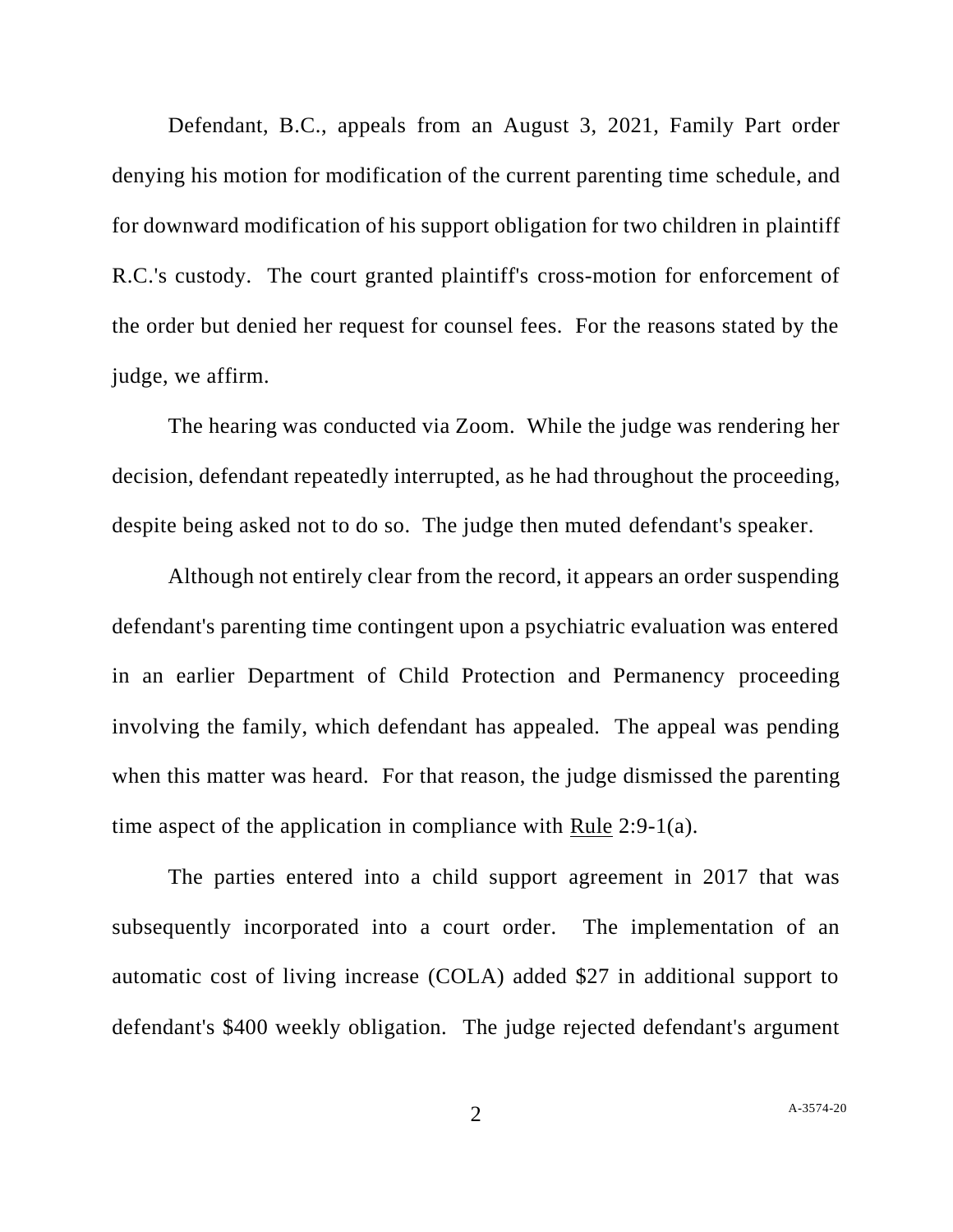that the withdrawal of his consent constituted a change of circumstances that warranted review of the child support obligation and a hearing, or required plaintiff to file financial information with the court. The judge also disagreed with defendant's additional point that the COLA automatic increase was unconstitutional. Furthermore, she considered his claim that since COVID his income had been halved to be a temporary change, that did not establish a basis for modification. The judge also noted defendant provided "[n]ot a stitch" of evidence that he had made efforts to supplement his income for COVID-related losses. Since he failed to establish a prima facie case of changed circumstances for any reason, the modification application was denied without a hearing or further review.

The court granted plaintiff's cross-motion seeking enforcement of the support order, including the lawfully imposed COLA adjustment. Plaintiff's application for counsel fees was not supported by an affidavit of services. Thus, the judge denied that application.

Defendant on appeal raises the following points:

## POINT I

APPELLANT-FATHER WAS DENIED A CONSTITUTIONAL RIGHT TO DUE PROCESS, A FAIR HEARING AND EQUAL ACCESS TO THE COURT DURING THE VIRTUAL COURT SESSION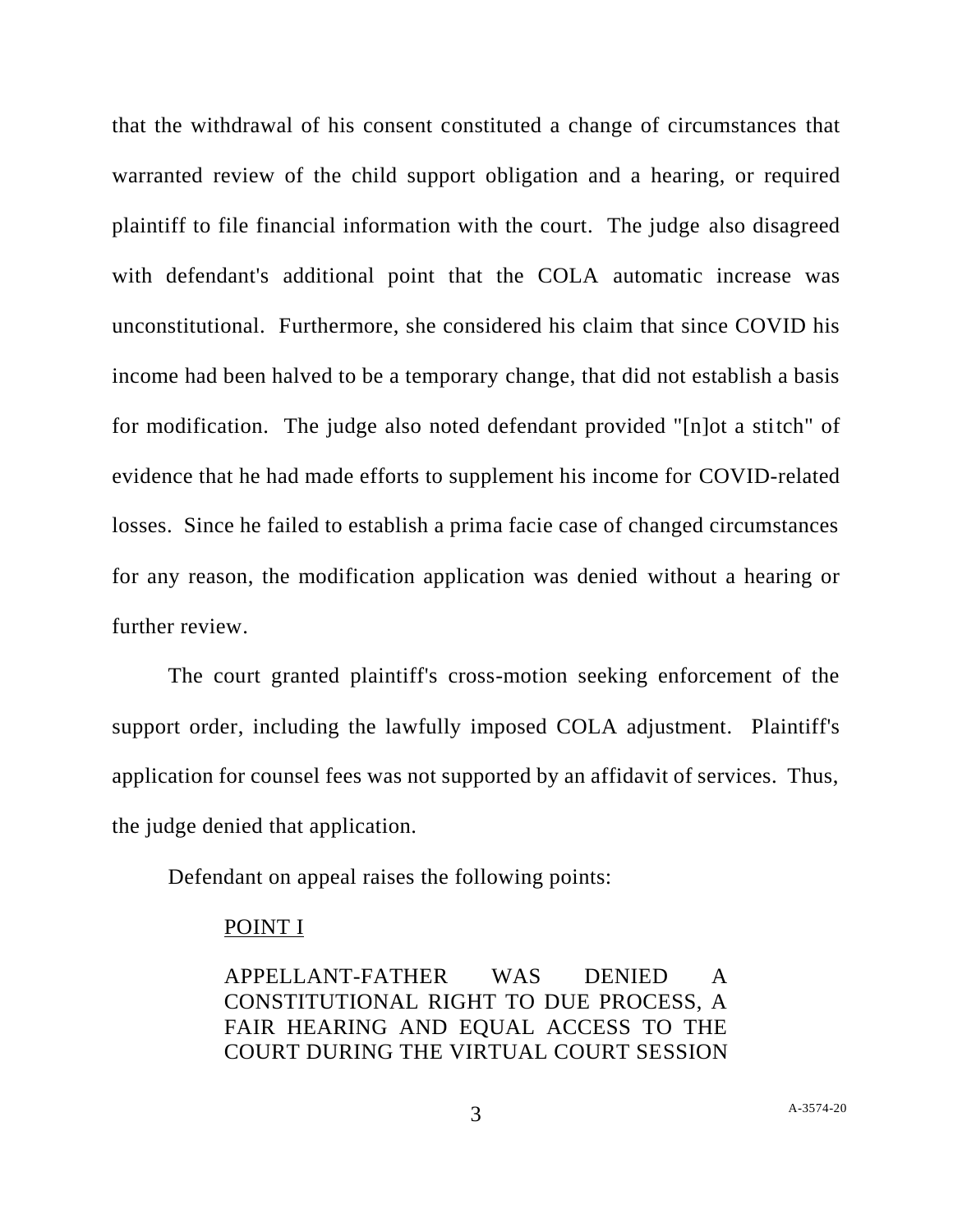ON AUGUST 3, 2021 WHEN [THE JUDGE] BLOCKED HIS VIDEO, FALSELY STATED THAT THE IMPAIRMENT HAD TO DO WITH APPELLANT'S "DEVICE", MUTED HIS "DEVICE", FAILED TO DISCLOSE THE IDENTITY OF THIRD-PARTY PARTICIPANTS, PREDETERMINED THE OUTCOME OF THE HEARING, AND UNLAWFULLY DISCRIMINATED AGAINST HIM BASED ON GENDER.

## POINT II

THE JUDGE ERRED, ABUSED HER DISCRETION AND SUBVERTED DUE PROCESS WHEN SHE ARBITRARILY DENIED APPELLANT'S MOTION FOR MODIFICATION REFUSING TO HEAR EVIDENCE NECESSARY TO MAKE A FAIR AND EQUITABLE DETERMINATION IN THIS MATTER INCLUDING BUT NOT LIMITED TO PROOF OF APPELLEE'S INCOME AND FINANCIAL POSITION AND APPLYING THIS DATA TO THE NEW JERSEY CHILD SUPPORT GUIDELINES, FAILING TO INQUIRE ABOUT THE CHILDREN'S NEEDS, THEIR HEALTH, EDUCATION AND WELL-BEING, RECKLESS INDIFFERENCE TO HARM BEING INFLICTED ON THE CHILDREN WHO ARE BEING DEPRIVED OF THEIR FATHER.

#### POINT III

THE JUDGE ERRED, ABUSED HER DISCRETION AND SUBVERTED DUE PROCESS WHEN SHE FAILED TO CONDUCT A PROPER ASSESSMENT OF WHETHER APPELLANT-FATHER DEMONSTRATED A PRIMA FACIE SHOWING OF A MATERIAL CHANGE IN CIRCUMSTANCES AND BASED HER PRECONCEIVED DECISION ON A NONSENSICAL LAY OPINION THAT THE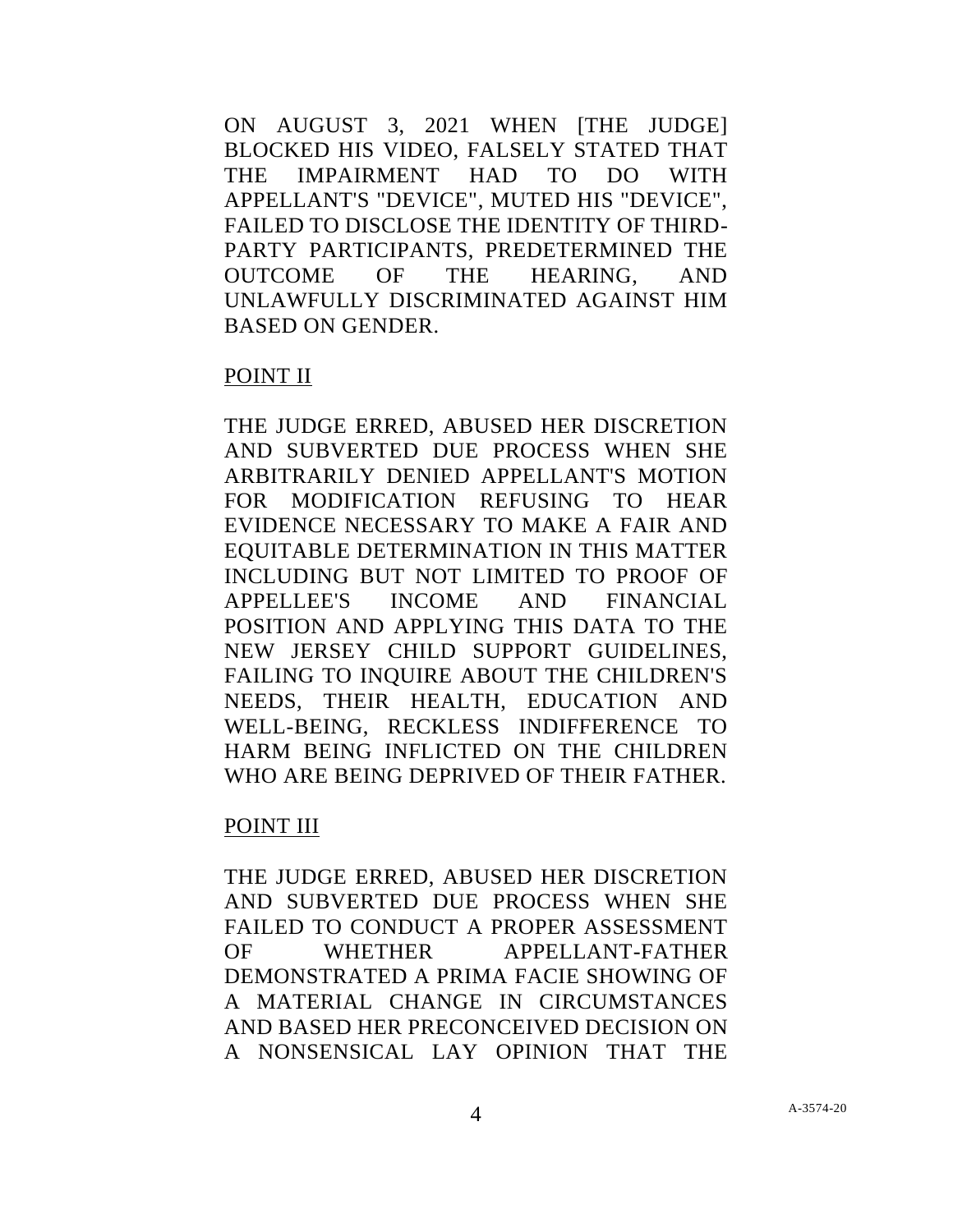ECONOMIC IMPACT OF COVID-19 IS "TEMPORARY" AND A BASELESS CLAIM THAT APPELLANT DIDN'T MAKE A "STITCH" OF EFFORT TO MAKE UP FOR HIS LOSSES IN INCOME AND SAVINGS.

> A. Rule 4:50-1(c): Appellee's fraudulent inducement and breach of the agreement governing the Consent Order of 7/6/17.

> B. Substantial Decline in Appellant's Income, Increases Expenses, Higher Debt, and Exhaustion of Savings.

> C. Appellant's Recently Diagnosed Health Condition.

## POINT IV

THE JUDGE ERRED, ABUSED HER DISCRETION AND SUBVERTED DUE PROCESS WHEN SHE FAILED TO DECIDE GENUINE ISSUES OF MATERIAL FACT NECESSITATING A PLENARY HEARING IN VIEW OF THE FACT THAT APPELLEE-MOTHER NEVER FILED THE REQUISITE "CIS" AND SUPPORTING FINANCIAL DOCUMENTATION, FAILED TO DISCLOSE THAT SHE ASSIGNED HER RIGHTS TO THE STATE, MADE MATERIAL MISREPRESENTATION ON HER NJ IV-D APPLICATION FOR CS SERVICES ON 5/16/17, AND FRAUDULENTLY INDUCED APPELLANT-FATHER TO AGREE TO PAY \$400/WEEK IN CHILD SUPPORT TO "MAINTAIN THE STATUS QUO", BREACHED ALL HER PROMISES, AND REMOVED THE CHILDREN FROM NEW JERSEY.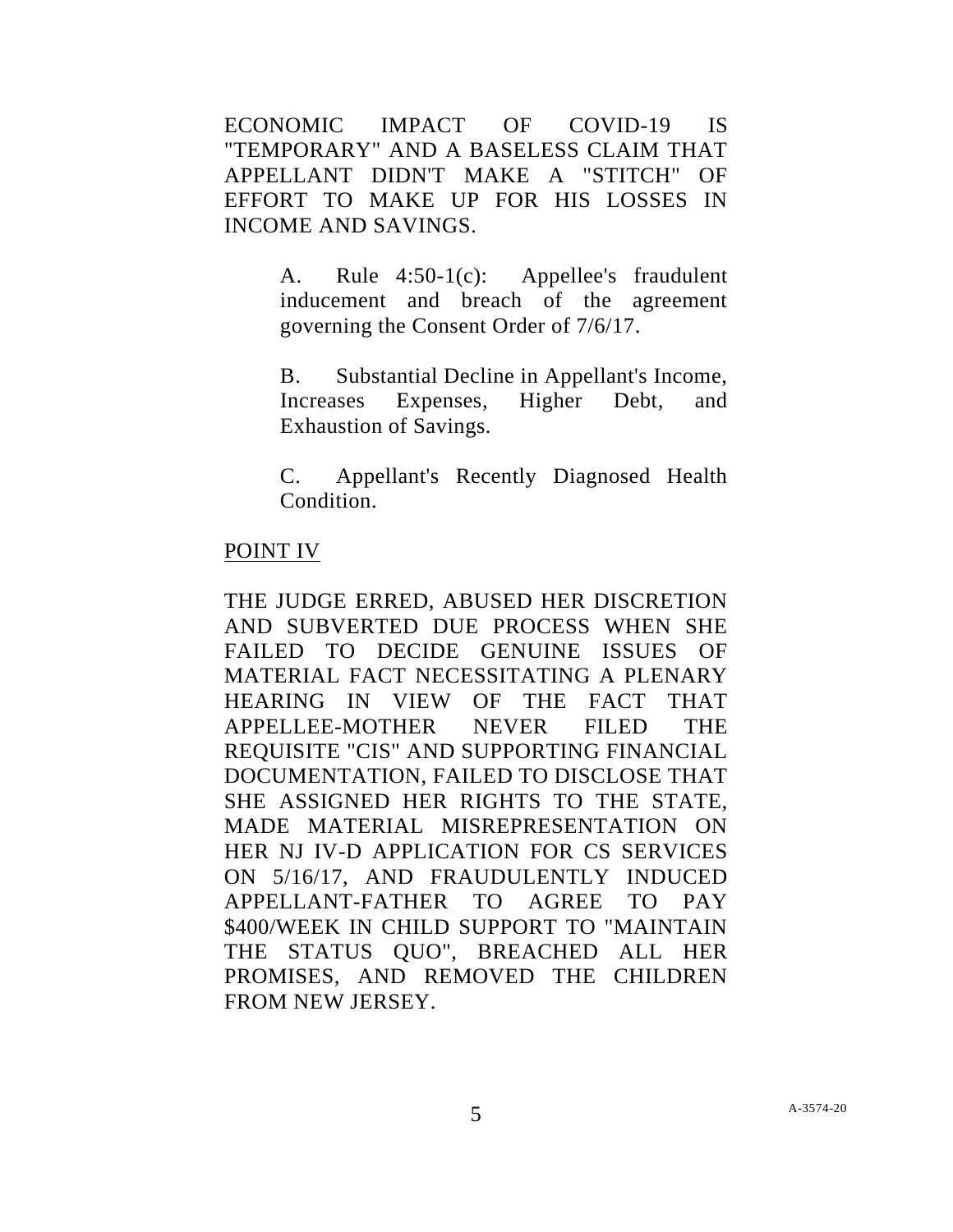# POINT V

THE JUDGE ERRED, ABUSED HER DISCRETION, AND VIOLATED DUE PROCESS BY REFUSING TO APPLY BASIC CONTRACT PRINCIPLES TO THE PARTIES' AGREEMENT GOVERNING THE CONSENT ORDER OF 7/6/17 WHICH EXPRESSLY STATES "THAT PENDING DISCOVERY THE CHILD SUPPORT WILL BE BASED OFF OF SELF REPORTING AND SUBJECT TO ADJUSTMENT RETROACTIVELY TO THE DATE OF FILING . . . ."

Defendant's arguments lack sufficient merit to warrant much discussion in a written opinion. R.  $2:11-3(e)(1)(E)$ . Our decision reiterates, and to a very limited extent, elaborates on the rulings made by the Family Part judge. We see no evidence of bias or other unconstitutional or improper conduct on the part of the judge. Virtual hearings pose unique challenges for trial judges, and since defendant repeatedly interrupted the judge while she was rendering her decision, the only option left was for her to mute his speaker.

We review factual findings made by Family Part judges deferentially. Cesare v. Cesare, 154 N.J. 394, 413 (1998). As always, we consider questions of law de novo. Thieme v. Aucoin-Thieme, 227 N.J. 269, 283 (2016). The judge did not err, either in her factual findings or conclusions of law.

The judge cited to longstanding precedents to the effect that temporary changes in income "are an insufficient basis for modification [of] support." An